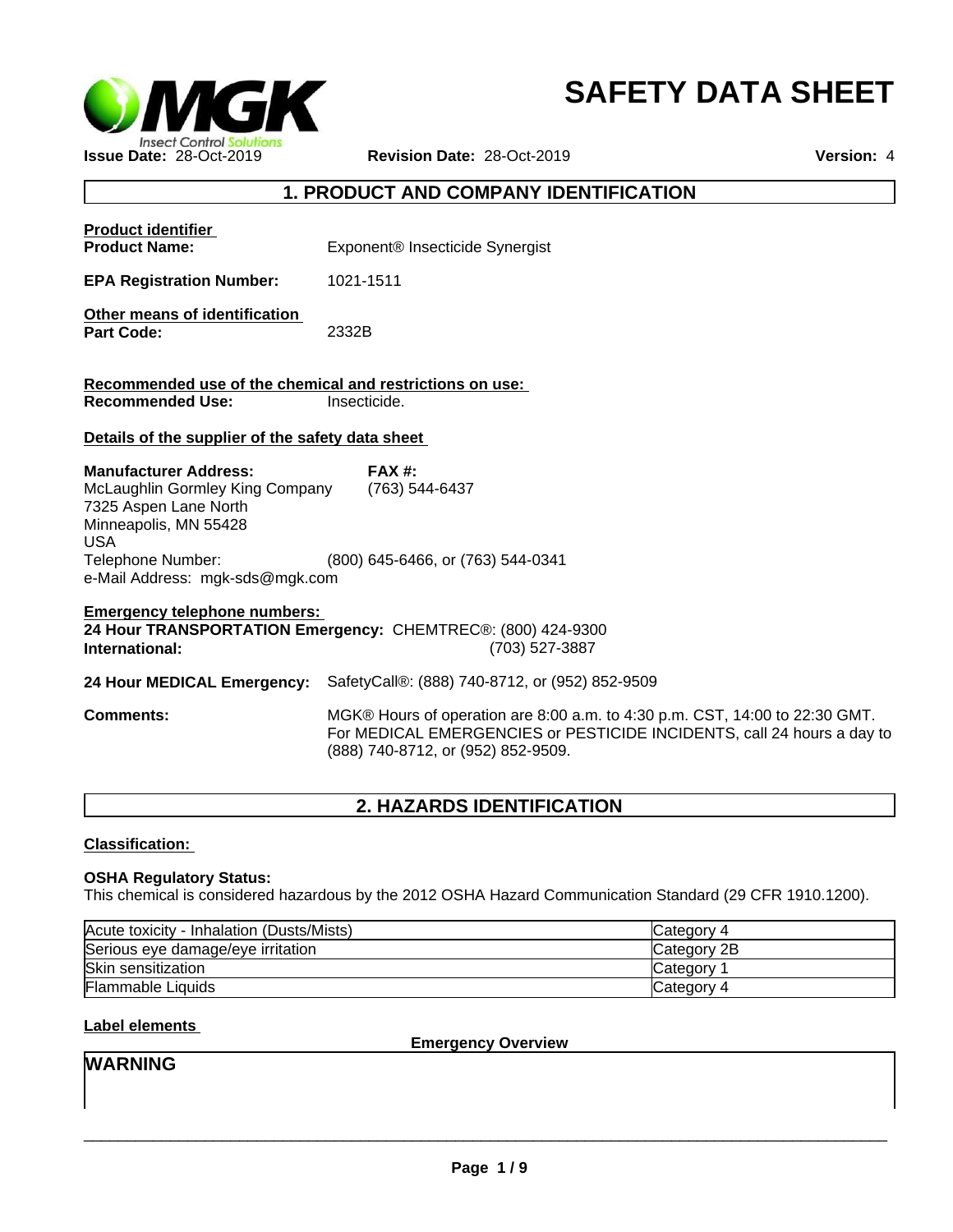#### **Hazard statements**

- **H332 Harmful if inhaled**
- H320 Causes eye irritation
- H317 May cause an allergic skin reaction
- H227 Combustible liquid



**Appearance:** Clear, to light amber **Physical state:** Liquid

**Odor** Slight - Solvent

# **Precautionary Statements - Prevention:**

P210 - Keep away from heat/sparks/open flames/hot surfaces. - No smoking

- P261 Avoid breathing dust/fume/gas/mist/vapors/spray
- P264 Wash face, hands and any exposed skin thoroughly after handling
- P271 Use only outdoors or in a well-ventilated area
- P272 Contaminated work clothing should not be allowed out of the workplace

P280 - Wear protective gloves/protective clothing/eye protection/face protection

# **Precautionary Statements - Response:**

P321 - Specific treatment (see Section 4/ First Aid).

P305 + P351 + P338 - IF IN EYES: Rinse cautiously with water for several minutes. Remove contact lenses, if present and easy to do. Continue rinsing

P337 + P313 - If eye irritation persists: Get medical advice/attention

P302 + P352 - IF ON SKIN: Wash with plenty of soap and water

- P333 + P313 If skin irritation or rash occurs: Get medical advice/attention
- P363 Wash contaminated clothing before reuse

P304 + P340 - IF INHALED: Remove victim to fresh air and keep at rest in a position comfortable for breathing

- P312 Call a POISON CENTER or doctor/physician if you feel unwell
- P370 + P378 In case of fire: Use CO2, dry chemical, or foam for extinction

# **Precautionary Statements - Storage:**

P403 + P235 - Store in a well-ventilated place. Keep cool

### **Precautionary Statements - Disposal:**

P501 - Dispose of contents/container to an approved waste disposal plant

### **Hazards not otherwise classified (HNOC):**

Not applicable

# **3. COMPOSITION/ INFORMATION ON INGREDIENTS**

| Chemical<br>Name                                     | .<br><sup>ষ</sup> No.<br><i>n</i> .<br>JAJ | Weight-%            |
|------------------------------------------------------|--------------------------------------------|---------------------|
| IDDO<br>. .<br>eronvl<br>Butoxide<br>۱۳.<br>◡<br>טשו | ט-כט                                       | $^{\circ}$<br>1.30ء |

\*The exact percentage (concentration) of composition has been withheld as a trade secret

Comments: Ingredients not identified are proprietary or non-hazardous. Values are not product specifications.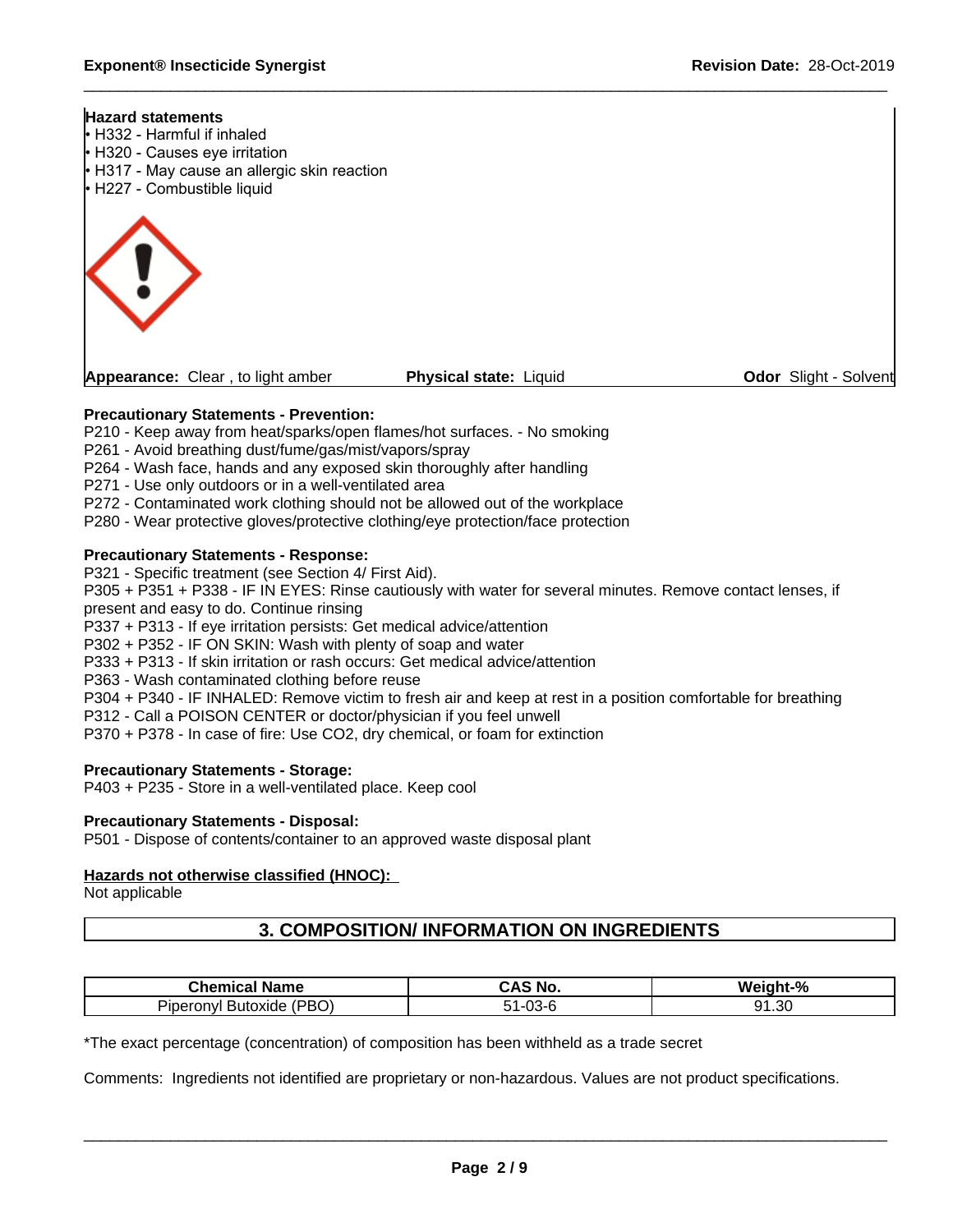# **4. FIRST AID MEASURES**

### **Aspiration pneumonia hazard:** • Not applicable

### **Description of first aid measures:**

| Eye contact:                               | Hold eye open and rinse slowly and gently with water for 15-20 minutes. Remove<br>contact lenses, if present, after the first 5 minutes, then continue rinsing eye. Call<br>a poison control center or doctor for treatment advice.                                                             |
|--------------------------------------------|-------------------------------------------------------------------------------------------------------------------------------------------------------------------------------------------------------------------------------------------------------------------------------------------------|
| <b>Skin Contact:</b>                       | Take off contaminated clothing. Rinse skin immediately with plenty of water for<br>15-20 minutes. Call a poison control centeror doctor for treatment advice.                                                                                                                                   |
| Ingestion:                                 | If swallowed, IMMEDIATELY call a poison control center or doctor for treatment<br>advice. Have person sip a glass of water if able to swallow. Do not induce vomiting<br>unless told to do so by a poison control center or a doctor. Never give anything by<br>mouth to an unconscious person. |
| Inhalation:                                | Remove affected person to fresh air. If person is not breathing, call 911 or an<br>ambulance, then give artificial respiration, preferably mouth-to-mouth if possible.<br>Call a poison control center or doctor for further treatment advice.                                                  |
| Self-protection of the First<br>Responder: | Use personal protective equipment as required.                                                                                                                                                                                                                                                  |
| Note to physicians:                        | For skin effects, a highly efficient therapeutic agent for Pyrethrin/ Pyrethroid<br>exposure is topical application of tocopherol acetate (Vitamin E).                                                                                                                                          |

# **5. FIRE-FIGHTING MEASURES**

#### **Suitable extinguishing media**

Use. Dry chemical. Carbon dioxide (CO2). Water spray (fog). Alcohol resistant foam.

#### **Unsuitable extinguishing media:**

Caution: Use of water spray when fighting fire may be inefficient.

**Hazardous combustion products:** Carbon monoxide, Carbon dioxide (CO2).

### **Specific hazards arising from the chemical**

Keep product and empty container away from heat and sources of ignition. Risk of ignition.

**Explosion data Sensitivity to Mechanical Impact:** None. **Sensitivity to Static Discharge:** None.

#### **Protective equipment and precautions for firefighters:**

As in any fire, wear self-contained breathing apparatus pressure-demand, MSHA/NIOSH (approved or equivalent) and full protective gear.

# **6. ACCIDENTAL RELEASE MEASURES**

### **Personal precautions, protective equipment and emergency procedures**

**Personal precautions:** Use personal protective equipment as required. Remove all sources of ignition.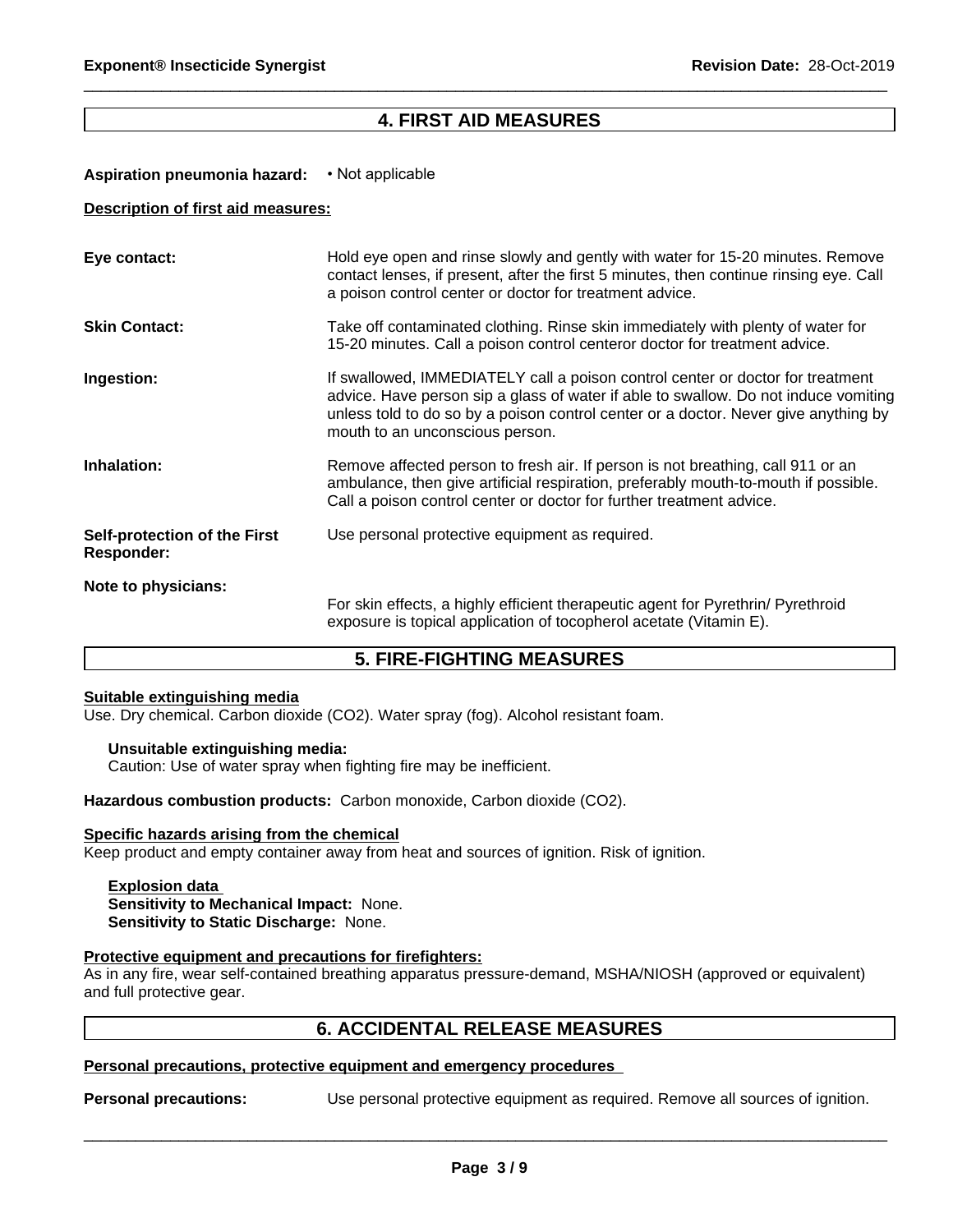Evacuate personnel to safe areas. Keep people away from and upwind of spill/leak. Pay attention to flashback. Take precautionary measures against static discharges.

**Environmental precautions:** Do not flush into surface water or sanitary sewer system. Prevent further leakage or spillage if safe to do so. Prevent product from entering drains. See Section 12 for additional ecological information.

### **Methods and material for containment and cleaning up**

| <b>Methods for containment:</b> | Prevent further leakage or spillage if safe to do so.                                                                                                         |
|---------------------------------|---------------------------------------------------------------------------------------------------------------------------------------------------------------|
| Methods for cleaning up:        | Soak up with inert absorbent material. Dam up. Pick up and transfer to properly<br>labeled containers. Take precautionary measures against static discharges. |

# **7. HANDLING AND STORAGE**

### **Precautions for safe handling**

**Advice on safe handling:** Use with local exhaust ventilation. All equipment used when handling the product must be grounded. Keep away from heat/sparks/open flames/hot surfaces. - No smoking. Use personal protective equipment as required. Do not breathe dust/fume/gas/mist/vapors/spray. Take necessary action to avoid static electricity discharge (which might cause ignition of organic vapors). For more information, see product label.

### **Conditions for safe storage, including any incompatibilities**

**Storage Conditions:** Keep away from heat, sparks, flame and other sources of ignition (i.e., pilot lights, electric motors and static electricity). Keep containers tightly closed in a cool, well-ventilated place. Keep away from heat. Keep in properly labeled containers. For more information, see product label.

# **8. EXPOSURE CONTROLS/ PERSONAL PROTECTION**

### **Control parameters**

**Exposure Guidelines:** This product, as supplied, does not contain any hazardous materials with occupational exposure limits established by the region specific regulatory bodies

### **Appropriate engineering controls**

**Engineering Controls:** Safety showers Eyewash stations Ventilation systems

#### **Individual protection measures, such as personal protective equipment**

| <b>Eye/face protection:</b>    | Wear safety glasses with side shields (or goggles).                                                                                                                                                                                                                                                                                 |
|--------------------------------|-------------------------------------------------------------------------------------------------------------------------------------------------------------------------------------------------------------------------------------------------------------------------------------------------------------------------------------|
| Skin and body protection:      | Wear protective gloves and protective clothing.                                                                                                                                                                                                                                                                                     |
| <b>Respiratory protection:</b> | If exposure limits are exceeded or irritation is experienced, NIOSH/MSHA<br>approved respiratory protection should be worn. Positive-pressure supplied air<br>respirators may be required for high airborne contaminant concentrations.<br>Respiratory protection must be provided in accordance with current local<br>regulations. |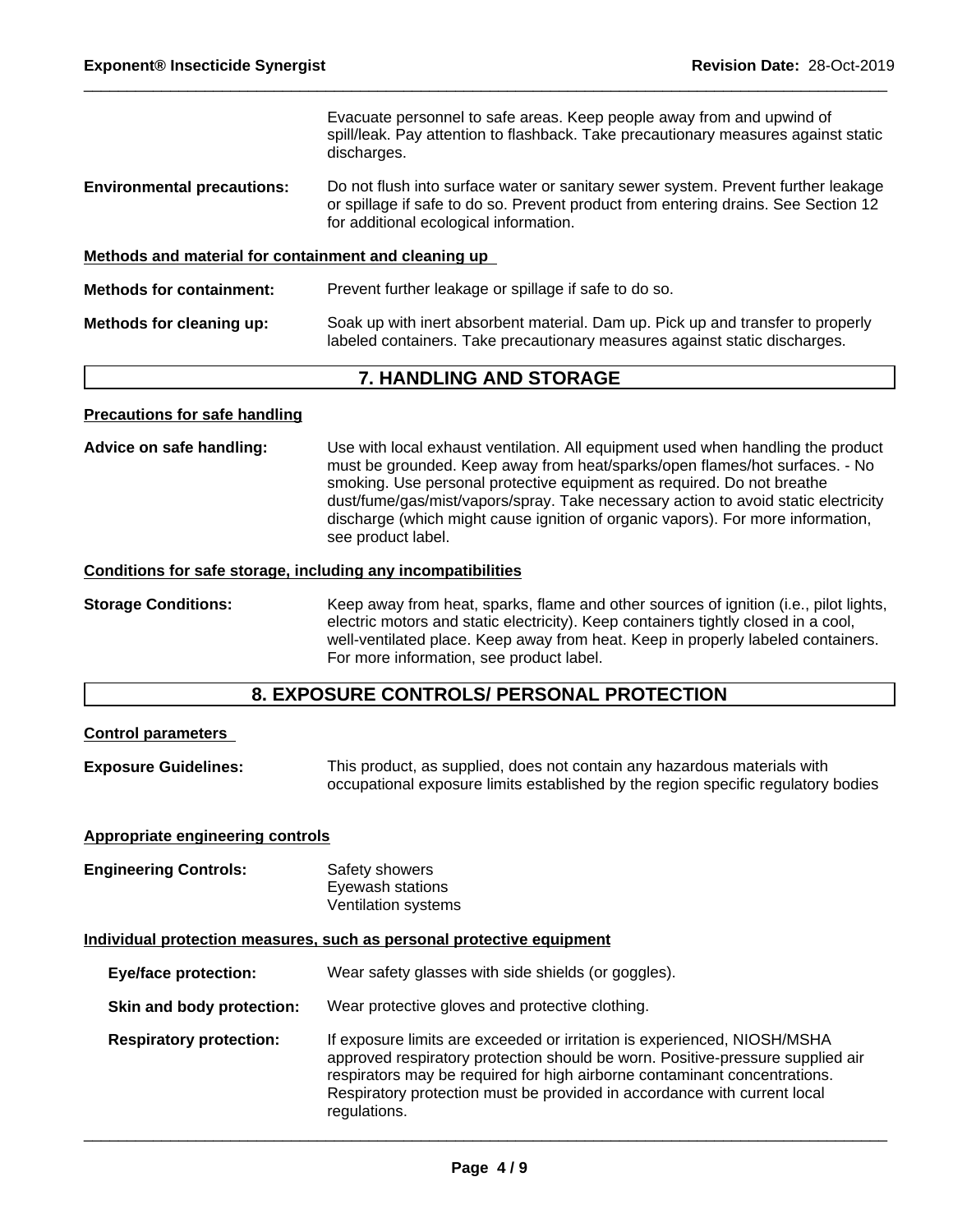### **General Hygiene Considerations:**

When using do not eat, drink or smoke. Regular cleaning of equipment, work area and clothing is recommended.

# **9. PHYSICAL AND CHEMICAL PROPERTIES**

# **Information on basic physical and chemical properties:**

| <b>Physical state:</b><br>Appearance:<br>Odor    | Liquid<br>Clear, to light amber<br>Slight - Solvent |                                               |
|--------------------------------------------------|-----------------------------------------------------|-----------------------------------------------|
| Odor threshold:<br><b>Color (Gardner Scale):</b> | No information available                            |                                               |
| <b>Property:</b><br>pH:                          | Values:<br>5.1                                      | Comment: • Method<br>@ 5% in H <sub>2</sub> O |
| Melting point / freezing point:                  | No information available                            |                                               |
| Boiling point / boiling range:                   | No information available                            |                                               |
| Flash point:                                     | 87.8 °C / 190.0 °F                                  | Tag Closed Cup                                |
| <b>Evaporation rate:</b>                         | No information available                            |                                               |
| Flammability (solid, gas):                       | No information available                            |                                               |
| <b>Upper flammability limit (UEL):</b>           | No information available                            |                                               |
| Lower flammability limit (LEL):                  | No information available                            |                                               |
| Vapor pressure:                                  | No information available                            |                                               |
| Vapor density:                                   | No information available                            |                                               |
| <b>Specific Gravity:</b>                         | 1.052                                               | @ 20.0 °C                                     |
| <b>Water solubility:</b>                         | No information available                            |                                               |
| Partition coefficient; n-Octanol/<br>Water:      | No information available                            |                                               |
| <b>Autoignition temperature:</b>                 | No information available                            |                                               |
| <b>Decomposition temperature:</b>                | No information available                            |                                               |
| Kinematic viscosity:                             | No information available                            |                                               |
| <b>Dynamic viscosity:</b>                        | 39.2 cPs                                            | @ 23.2 °C                                     |
| <b>Refractive Index:</b>                         | 1.4961                                              | @ 25.0 °C                                     |
| <b>Other Information:</b>                        |                                                     |                                               |
| VOC Content (%):                                 | 2                                                   |                                               |
| <b>Miscibility/ Solubility:</b>                  |                                                     |                                               |
| Water:                                           | Miscible                                            |                                               |
| Alcohol:                                         | Miscible                                            |                                               |
| <b>Aromatic solvents:</b>                        | Miscible                                            |                                               |
| <b>Petroleum distillates:</b>                    | Miscible                                            |                                               |

# **10. STABILITY AND REACTIVITY**

#### **Reactivity**  No data available

# **Chemical stability**

Stable under recommended storage conditions.

### **Possibility of Hazardous Reactions**

None under normal processing.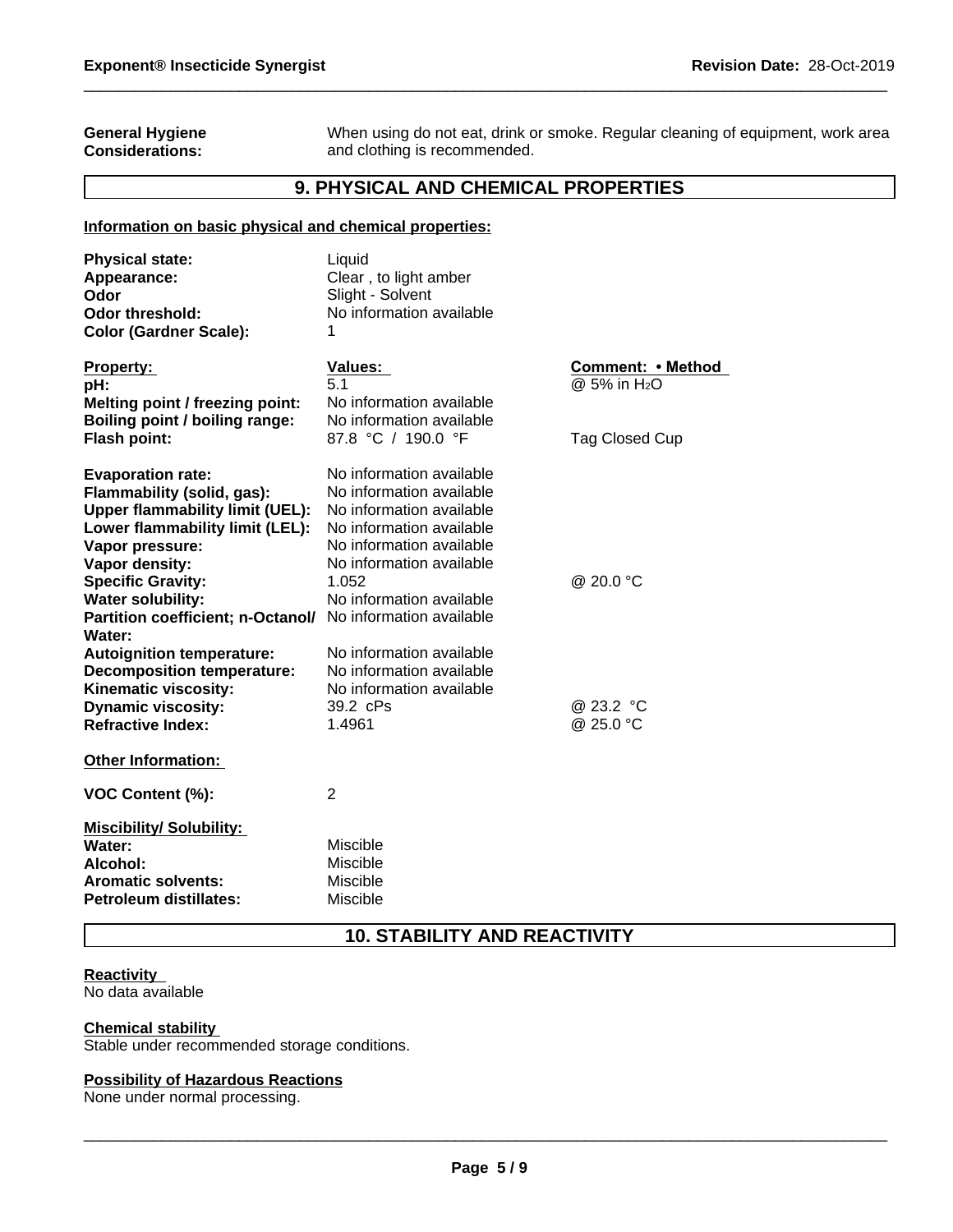**Hazardous polymerization:** Hazardous polymerization does not occur.

**Conditions to avoid**

Heat, flames and sparks.

### **Incompatible materials:**

Incompatible with strong acids and bases. Incompatible with oxidizing agents.

### **Hazardous Decomposition Products**

Carbon monoxide, Carbon dioxide (CO2).

# **11. TOXICOLOGICAL INFORMATION**

### **Numerical measures of toxicity - Product Information**

| 3,129 mg/kg (rat)<br>$>5,000$ mg/kg (rabbit)                                                                                                                                                                                                                                                                                                                                                                                                                                                                                                        |
|-----------------------------------------------------------------------------------------------------------------------------------------------------------------------------------------------------------------------------------------------------------------------------------------------------------------------------------------------------------------------------------------------------------------------------------------------------------------------------------------------------------------------------------------------------|
| $>2.04$ mg/L, (rat; 4 hours)<br>Moderately irritating to the eyes. Irritation cleared within 7 days. (rabbit).<br>Slightly irritating. (rabbit).<br>$0.5^{\circ}$                                                                                                                                                                                                                                                                                                                                                                                   |
| Positive. (guinea pig).                                                                                                                                                                                                                                                                                                                                                                                                                                                                                                                             |
| Marginally higher incidences of benign liver tumors in mice were observed<br>following lifetime high dose exposures to PBO. The significance of these<br>observations is questionable and under review. The doses at which tumors were<br>observed for PBO greatly exceeded potential human exposure from labeled uses.<br>Doses at which these effects were observed greatly exceeded anticipated human<br>dietary intake. At anticipated dietary exposure levels, it is highly unlikely that this<br>product will result in carcinogenic effects. |
| This product does not contain any carcinogens or potential carcinogens as listed<br>by OSHA, IARC or NTP.                                                                                                                                                                                                                                                                                                                                                                                                                                           |
| No information available.<br>No information available.<br>No information available.<br>No information available.<br>No information available.<br>Avoid repeated exposure.                                                                                                                                                                                                                                                                                                                                                                           |
|                                                                                                                                                                                                                                                                                                                                                                                                                                                                                                                                                     |

# **12. ECOLOGICAL INFORMATION**

### **Ecotoxicity:**

**Persistence and degradability** No information available.

**Bioaccumulation** No information available.

**Other adverse effects:** No information available

**Environmental hazards (EPA):**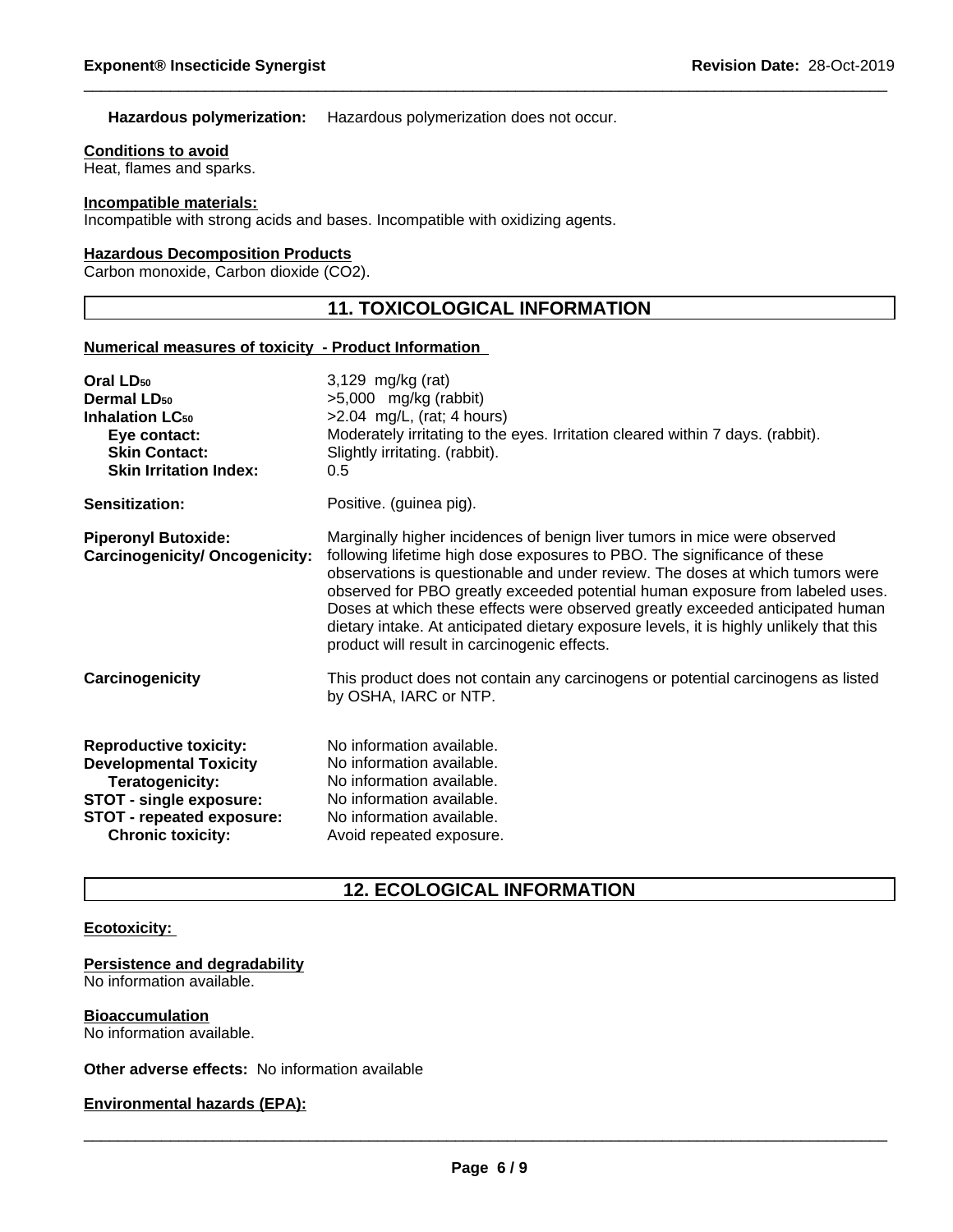Do not discharge effluent containing this product into lakes, streams, ponds, estuaries, oceans or other waters unless in accordance with the requirements of a National Pollutant Discharge Elimination System (NPDES) permit and the permitting authority has been notified in writing prior to discharge. Do not discharge effluent containing this product to sewer systems without previously notifying the local sewage treatment plant authority. For guidance contact your State Water Board or Regional Office of the EPA.

# **13. DISPOSAL CONSIDERATIONS**

### **Waste treatment methods**

| Disposal of wastes:     | Disposal should be in accordance with applicable regional, national and local laws<br>and regulations. For more information, see product label. |
|-------------------------|-------------------------------------------------------------------------------------------------------------------------------------------------|
| Contaminated packaging: | For more information, see product label.                                                                                                        |

# **14. TRANSPORT INFORMATION**

### **DOT (Department of Transportation)**

| <b>Proper Shipping Name:</b> | Insecticides, Insect or Animal Repellent, Liquid                                                                                                  |
|------------------------------|---------------------------------------------------------------------------------------------------------------------------------------------------|
| <b>Hazard Class:</b>         | This material is not hazardous.                                                                                                                   |
| <b>Other DOT Shipping</b>    | This material is <b>not</b> regulated by the DOT as a hazardous material when shipped                                                             |
| Information:                 | in Non-Bulk quantities ( <i>i.e.</i> , less-than 119 Gallons / 450 Liters).                                                                       |
|                              | When shipping in Bulk-quantities ( <i>i.e.</i> , more than 119 Gallons / 450 Liters), please<br>contact MGK® for the proper shipping description. |
| Air (IATA/ ICAO)             |                                                                                                                                                   |
| <b>Proper Shipping Name:</b> | Insecticides, Insect or Animal Repellent, Liquid                                                                                                  |
| <b>Hazard Class:</b>         | This material is not hazardous.                                                                                                                   |
| <b>Vessel (IMO/ IMDG)</b>    |                                                                                                                                                   |
| <b>UN/ID Number:</b>         | UN3082                                                                                                                                            |
| <b>Proper Shipping Name:</b> | Environmentally hazardous substance, liquid, n.o.s                                                                                                |
| <b>Hazard Class:</b>         | 9                                                                                                                                                 |
| <b>Packing Group:</b>        | Ш                                                                                                                                                 |
|                              |                                                                                                                                                   |

# **15. REGULATORY INFORMATION**

# **US Federal Regulations**

### **SARA 313**

Section 313 of Title III of the Superfund Amendments and Reauthorization Act of 1986 (SARA). This product contains a chemical or chemicals which are subject to the reporting requirements of the Act and Title 40 of the Code of Federal Regulations, Part 372

| Chemical<br>.<br>Name                                                                                                            | Values %<br>SARA<br>- 242<br>reshold<br>hı<br>70<br>$\mathbf{B}$ |  |
|----------------------------------------------------------------------------------------------------------------------------------|------------------------------------------------------------------|--|
| Pipero<br>$\overline{\phantom{0}}$<br>$-03-6$<br>$\overline{\phantom{0}}$<br>≀סמי<br>Butoxide<br>$-52$<br>.onv<br>вч<br>.<br>. . | ں .                                                              |  |

# **SARA 311/312 Hazard**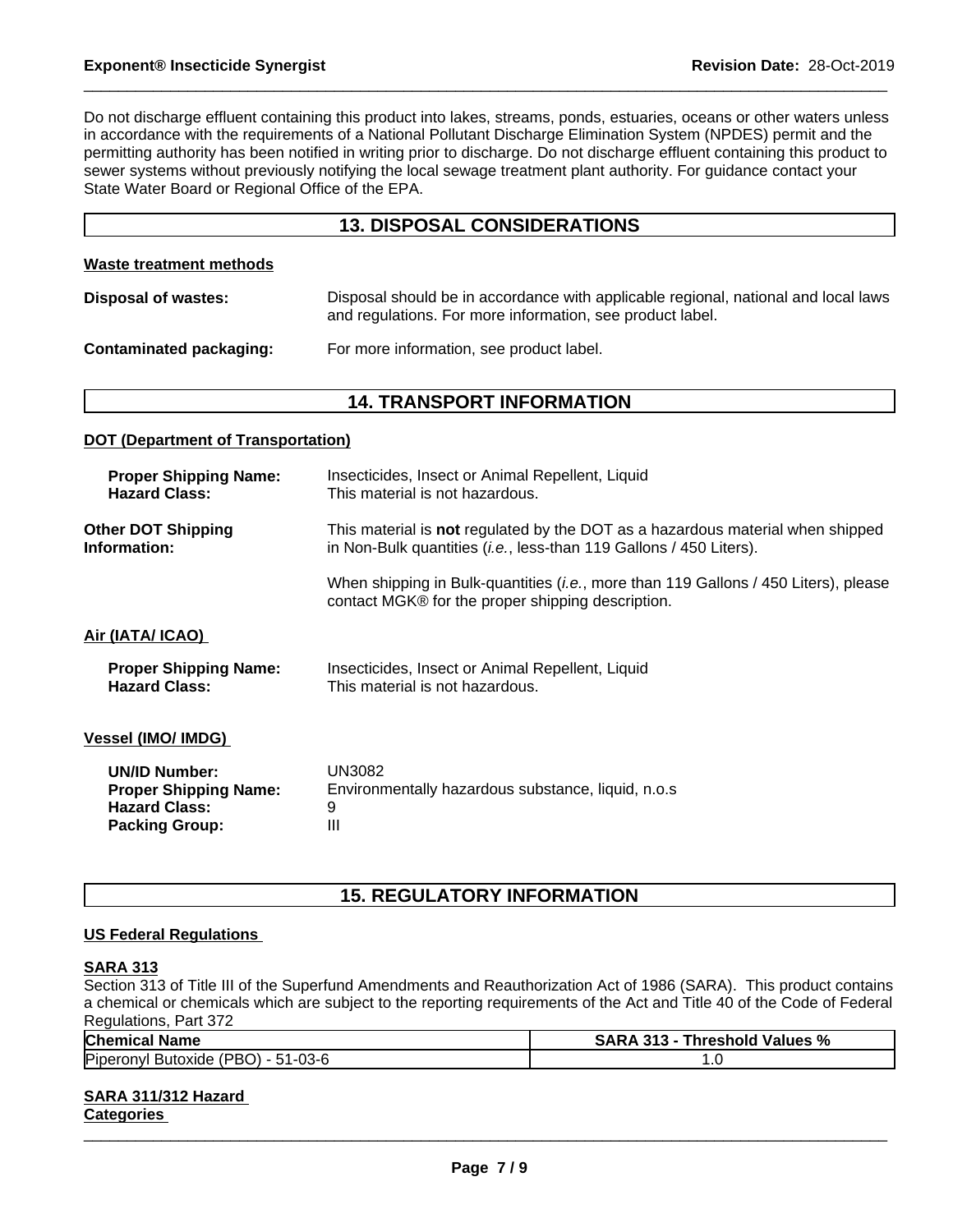| Acute health hazard               | Yes |  |
|-----------------------------------|-----|--|
| <b>Chronic Health Hazard</b>      | Yes |  |
| Fire hazard                       | Yes |  |
| Sudden release of pressure hazard | N٥  |  |
| <b>Reactive Hazard</b>            | Nο  |  |

# **CWA (Clean Water Act)**

This product does not contain any substances regulated as pollutants pursuant to the Clean Water Act (40 CFR 122.21 and 40 CFR 122.42)

# **CERCLA**

This material, as supplied, does not contain any substances regulated as hazardous substances under the Comprehensive Environmental Response Compensation and Liability Act (CERCLA) (40 CFR 302) or the Superfund Amendments and Reauthorization Act (SARA) (40 CFR 355). There may be specific reporting requirements at the local, regional, or state level pertaining to releases of this material

# **US State Regulations:**

### **California Proposition 65:**

This product does not contain any intentionally added Proposition 65 chemicals

# **U.S. EPA Label Information:**

# **EPA Registration Number:** 1021-1511

# **Difference between SDS and EPA (FIFRA) Pesticide label:**

This chemical is a pesticide product registered by the United States Environmental Protection Agency and is subject to certain labeling requirements under federal pesticide law. These requirements differ from the classification criteria and hazard information required for Safety Data Sheets (SDS), and for workplace labels of non-pesticide chemicals. The pesticide label also includes other important information, including directions for use. The hazard information required on the pesticide label is reproduced below:

### Signal word: **CAUTION**

### Precautionary Statements:

- Harmful if swallowed.
- Harmful if absorbed through the skin.
- Causes moderate eye irritation.

### **International Inventories:**

| <b>TSCA</b>          | Complies        |
|----------------------|-----------------|
| <b>DSL/NDSL</b>      | Complies        |
| <b>EINECS/ELINCS</b> | Complies        |
| <b>ENCS</b>          | Complies        |
| <b>IECSC</b>         | Does not comply |
| <b>KECL</b>          | Does not comply |
| <b>PICCS</b>         | Does not comply |
| <b>AICS</b>          | Complies        |

**Legend:** 

**TSCA** - United States Toxic Substances Control Act Section 8(b) Inventory **DSL/NDSL** - Canadian Domestic Substances List/Non-Domestic Substances List **EINECS/ELINCS** - European Inventory of Existing Chemical Substances/European List of Notified Chemical **Substances**